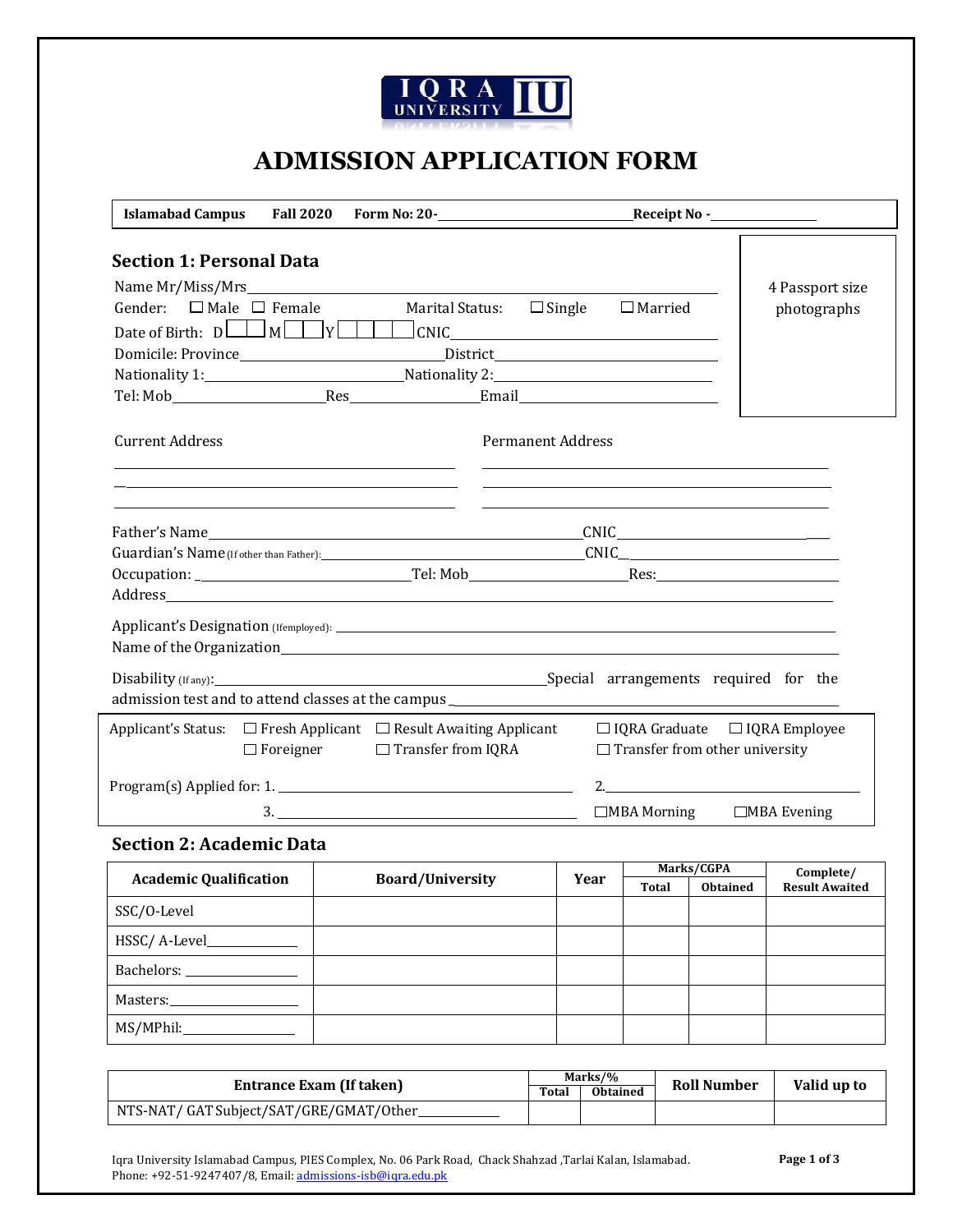

## **Iqra Graduates/Ex-Students**

| Reason for leaving <b>Example 2018</b> Reason for leaving<br><b>Transfer Applicant</b><br>Reason for leaving the contract of the contract of the contract of the contract of the contract of the contract of the contract of the contract of the contract of the contract of the contract of the contract of the contrac<br><b>Result Awaiting Applicant</b><br>I assure that I will meet the minimum eligibility criteria of the program I am applying for admission in. I understand that<br>my admission will be cancelled if I fail to submit the result/ equivalence certificate with the required percentage/ GPA<br>within time.<br><b>Disciplinary Issues (in Previous Institution)</b><br>Involved in any disciplinary issue in previous institution:<br>$\Box$ Yes<br>$\square$ No<br><b>Section 3: Emergency Contact Details</b><br>Name of the Person CNIC CONCERT CONTENTS OF THE CONTENT OF THE CONTENT OF THE CONTENT OF THE CONTENT OF THE CONTENT OF THE CONTENT OF THE CONTENT OF THE CONTENT OF THE CONTENT OF THE CONTENT OF THE CONTENT OF THE CONTENT O<br>Section 4: How did you come to know about Iqra University, Islamabad Campus?<br>$\Box$ Newspaper $\Box$ Internet $\Box$ Friends / Relatives $\Box$ IQRA Students<br>$\Box$ Other<br><b>Section 5: Document Checklist</b><br>Please tick the appropriate box<br>4 passport size photographs<br>A copy of your CNIC/ B Form and your father's CNIC<br>A copy of SSC mark sheet & Certificate/ O Level equivalence certificate<br>A copy of HSSC mark sheet & Certificate/ A- Level equivalence certificate<br>A copy of Bachelors Degree and Transcript/ Mark sheet<br>A copy of Masters Degree and Transcript/ Mark sheet<br>A copy of HEC Equivalence Certificate (For applicants with foreign degrees)<br>A copy of Roll Number Slip (For result awaiting applicants)<br>A copy of NTS NAT /SAT/ GAT General/ GAT Subject / GRE/ GMAT original score sheet<br>(2000) for PhD, in favor of Iqra University. (For applicants sending application forms through postal/ courier services). | 141 a ul auualts/La-Stuutills | Campus: Campus: Campus: Campus: Campus: Campus: Campus: Campus: Campus: Campus: Campus: Campus: Campus: Campus |  |  |
|---------------------------------------------------------------------------------------------------------------------------------------------------------------------------------------------------------------------------------------------------------------------------------------------------------------------------------------------------------------------------------------------------------------------------------------------------------------------------------------------------------------------------------------------------------------------------------------------------------------------------------------------------------------------------------------------------------------------------------------------------------------------------------------------------------------------------------------------------------------------------------------------------------------------------------------------------------------------------------------------------------------------------------------------------------------------------------------------------------------------------------------------------------------------------------------------------------------------------------------------------------------------------------------------------------------------------------------------------------------------------------------------------------------------------------------------------------------------------------------------------------------------------------------------------------------------------------------------------------------------------------------------------------------------------------------------------------------------------------------------------------------------------------------------------------------------------------------------------------------------------------------------------------------------------------------------------------------------------------------------------------------------------------------------------------------------------|-------------------------------|----------------------------------------------------------------------------------------------------------------|--|--|
|                                                                                                                                                                                                                                                                                                                                                                                                                                                                                                                                                                                                                                                                                                                                                                                                                                                                                                                                                                                                                                                                                                                                                                                                                                                                                                                                                                                                                                                                                                                                                                                                                                                                                                                                                                                                                                                                                                                                                                                                                                                                           |                               |                                                                                                                |  |  |
|                                                                                                                                                                                                                                                                                                                                                                                                                                                                                                                                                                                                                                                                                                                                                                                                                                                                                                                                                                                                                                                                                                                                                                                                                                                                                                                                                                                                                                                                                                                                                                                                                                                                                                                                                                                                                                                                                                                                                                                                                                                                           |                               |                                                                                                                |  |  |
|                                                                                                                                                                                                                                                                                                                                                                                                                                                                                                                                                                                                                                                                                                                                                                                                                                                                                                                                                                                                                                                                                                                                                                                                                                                                                                                                                                                                                                                                                                                                                                                                                                                                                                                                                                                                                                                                                                                                                                                                                                                                           |                               |                                                                                                                |  |  |
|                                                                                                                                                                                                                                                                                                                                                                                                                                                                                                                                                                                                                                                                                                                                                                                                                                                                                                                                                                                                                                                                                                                                                                                                                                                                                                                                                                                                                                                                                                                                                                                                                                                                                                                                                                                                                                                                                                                                                                                                                                                                           |                               |                                                                                                                |  |  |
|                                                                                                                                                                                                                                                                                                                                                                                                                                                                                                                                                                                                                                                                                                                                                                                                                                                                                                                                                                                                                                                                                                                                                                                                                                                                                                                                                                                                                                                                                                                                                                                                                                                                                                                                                                                                                                                                                                                                                                                                                                                                           |                               |                                                                                                                |  |  |
|                                                                                                                                                                                                                                                                                                                                                                                                                                                                                                                                                                                                                                                                                                                                                                                                                                                                                                                                                                                                                                                                                                                                                                                                                                                                                                                                                                                                                                                                                                                                                                                                                                                                                                                                                                                                                                                                                                                                                                                                                                                                           |                               |                                                                                                                |  |  |
|                                                                                                                                                                                                                                                                                                                                                                                                                                                                                                                                                                                                                                                                                                                                                                                                                                                                                                                                                                                                                                                                                                                                                                                                                                                                                                                                                                                                                                                                                                                                                                                                                                                                                                                                                                                                                                                                                                                                                                                                                                                                           |                               |                                                                                                                |  |  |
|                                                                                                                                                                                                                                                                                                                                                                                                                                                                                                                                                                                                                                                                                                                                                                                                                                                                                                                                                                                                                                                                                                                                                                                                                                                                                                                                                                                                                                                                                                                                                                                                                                                                                                                                                                                                                                                                                                                                                                                                                                                                           |                               |                                                                                                                |  |  |
|                                                                                                                                                                                                                                                                                                                                                                                                                                                                                                                                                                                                                                                                                                                                                                                                                                                                                                                                                                                                                                                                                                                                                                                                                                                                                                                                                                                                                                                                                                                                                                                                                                                                                                                                                                                                                                                                                                                                                                                                                                                                           |                               |                                                                                                                |  |  |
|                                                                                                                                                                                                                                                                                                                                                                                                                                                                                                                                                                                                                                                                                                                                                                                                                                                                                                                                                                                                                                                                                                                                                                                                                                                                                                                                                                                                                                                                                                                                                                                                                                                                                                                                                                                                                                                                                                                                                                                                                                                                           |                               |                                                                                                                |  |  |
|                                                                                                                                                                                                                                                                                                                                                                                                                                                                                                                                                                                                                                                                                                                                                                                                                                                                                                                                                                                                                                                                                                                                                                                                                                                                                                                                                                                                                                                                                                                                                                                                                                                                                                                                                                                                                                                                                                                                                                                                                                                                           |                               |                                                                                                                |  |  |
|                                                                                                                                                                                                                                                                                                                                                                                                                                                                                                                                                                                                                                                                                                                                                                                                                                                                                                                                                                                                                                                                                                                                                                                                                                                                                                                                                                                                                                                                                                                                                                                                                                                                                                                                                                                                                                                                                                                                                                                                                                                                           |                               |                                                                                                                |  |  |
|                                                                                                                                                                                                                                                                                                                                                                                                                                                                                                                                                                                                                                                                                                                                                                                                                                                                                                                                                                                                                                                                                                                                                                                                                                                                                                                                                                                                                                                                                                                                                                                                                                                                                                                                                                                                                                                                                                                                                                                                                                                                           |                               |                                                                                                                |  |  |
|                                                                                                                                                                                                                                                                                                                                                                                                                                                                                                                                                                                                                                                                                                                                                                                                                                                                                                                                                                                                                                                                                                                                                                                                                                                                                                                                                                                                                                                                                                                                                                                                                                                                                                                                                                                                                                                                                                                                                                                                                                                                           |                               |                                                                                                                |  |  |
|                                                                                                                                                                                                                                                                                                                                                                                                                                                                                                                                                                                                                                                                                                                                                                                                                                                                                                                                                                                                                                                                                                                                                                                                                                                                                                                                                                                                                                                                                                                                                                                                                                                                                                                                                                                                                                                                                                                                                                                                                                                                           |                               |                                                                                                                |  |  |
|                                                                                                                                                                                                                                                                                                                                                                                                                                                                                                                                                                                                                                                                                                                                                                                                                                                                                                                                                                                                                                                                                                                                                                                                                                                                                                                                                                                                                                                                                                                                                                                                                                                                                                                                                                                                                                                                                                                                                                                                                                                                           |                               |                                                                                                                |  |  |
|                                                                                                                                                                                                                                                                                                                                                                                                                                                                                                                                                                                                                                                                                                                                                                                                                                                                                                                                                                                                                                                                                                                                                                                                                                                                                                                                                                                                                                                                                                                                                                                                                                                                                                                                                                                                                                                                                                                                                                                                                                                                           |                               |                                                                                                                |  |  |
|                                                                                                                                                                                                                                                                                                                                                                                                                                                                                                                                                                                                                                                                                                                                                                                                                                                                                                                                                                                                                                                                                                                                                                                                                                                                                                                                                                                                                                                                                                                                                                                                                                                                                                                                                                                                                                                                                                                                                                                                                                                                           |                               |                                                                                                                |  |  |

## **Section 6: Declaration**

NTN No of Iqra University **1442488-6**

I, 1. 1. **I** hereby affirm that I have fully read and understood the eligibility criteria of the program(s) I am applying for and found myself eligible to apply. I have also completely understood the fee structure of the concerned program(s). I further declare that I have not been expelled/ dismissed from any university and that the information / documents provided by me for the purpose of admission are truthful. If any document/ information is found fake or incorrect, the University reserves the right to dismiss my registration at any stage and cancel my obtained degree/ diploma at any point of time.

#### **Applicant's Signature**